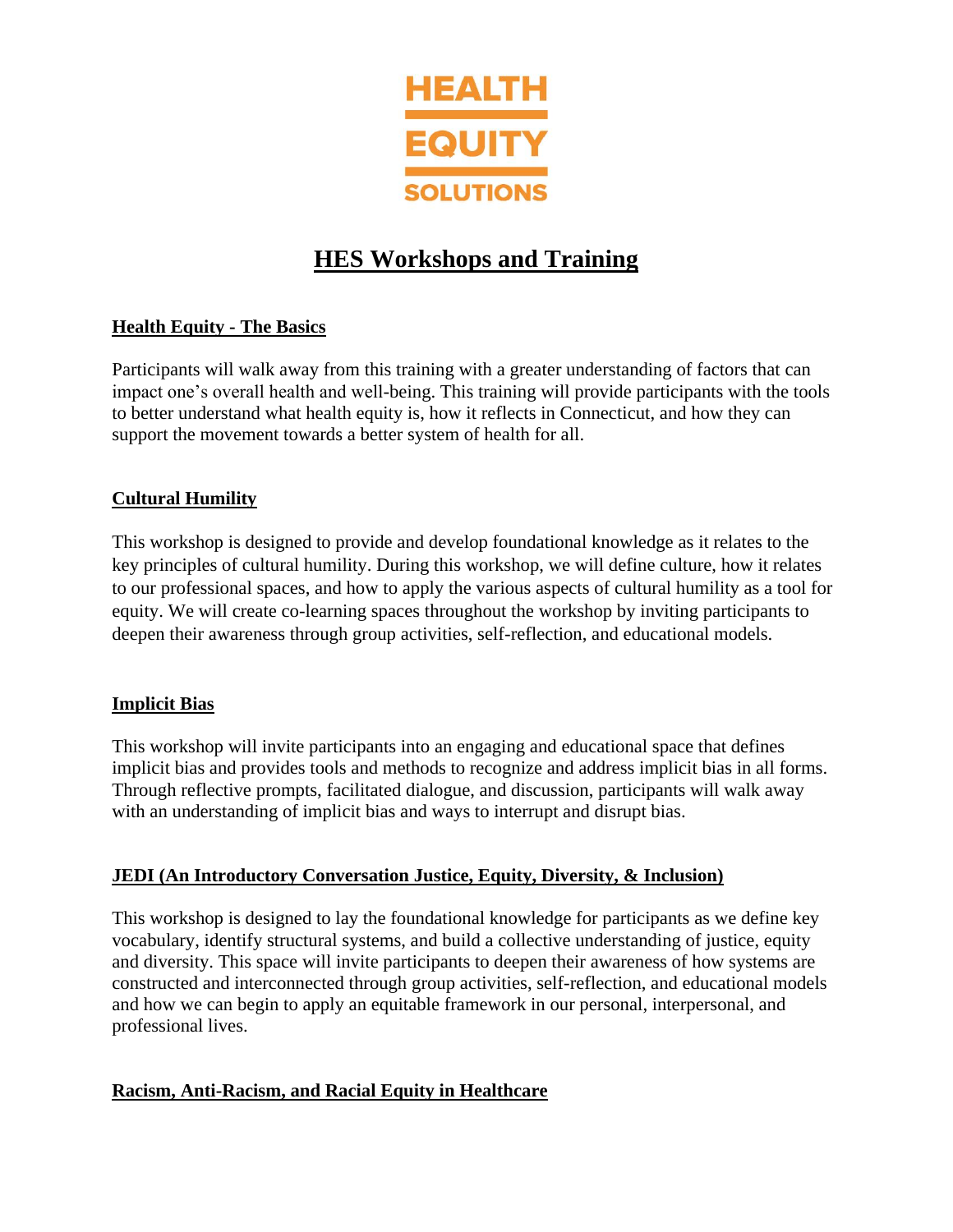

This training is designed to provide an understanding of the historical context of racism in healthcare in the United States. Facilitators foster an environment that encourages participants to come to a consensus about where their organization currently stands on the multicultural/antiracist continuum. Participants will work together to envision a tangible path moving forward, toward being an anti-racist organization. Participants will leave with applicable knowledge that will allow them to establish key metrics, policies, and protocols that move their organizations towards becoming anti-racist organizations.

## **Social Determinants of Health**

This training was developed to give providers and people that work within the health system a better understanding of the factors that can influence someone's (a client or patient or even a family member) health and their attitudes and behaviors towards health and healthcare access. The goal of this training is to push providers/case managers/and community members to think about the systems that exist in society, to recognize that each system (education, employment, food) impacts the other system, and to understand how systems can impact individual behaviors.

#### **Advocacy 101 & 102**

This is an introductory training but can be tailored to benefit those that are more engaged in the advocacy process. This training gives a basic overview of what advocacy is, how an individual can participate in the legislative process and the importance of participating in the legislative process. A brief demonstration of how to use the CT General Assembly website is also provided. HES also offers an Advocacy 102 training, detailing the difference between lobbying and advocacy.

#### **Asset-Based Community Development**

The goal of the Asset Based Community Development (ABCD) training is to push mobilized groups of people to look within their community for solutions to issues within their communities.

#### **Storytelling for Advocacy**

Do you want policymakers to listen and pay attention to issues that are important to you? Do you want to tell your story in a way that engages and persuades them to make decisions that support health equity? This workshop is for you!!